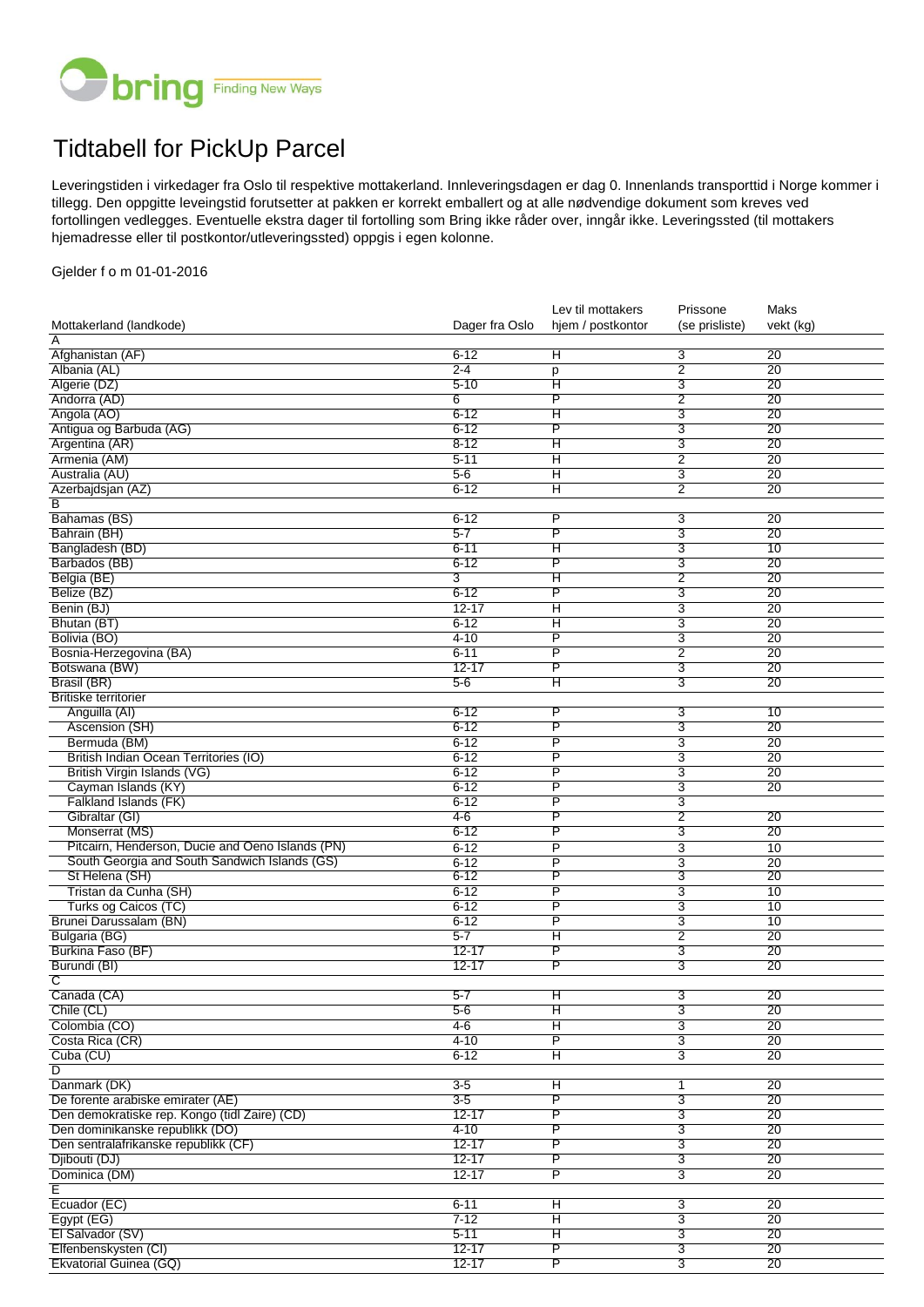| Eritrea (ER)                                    | $5-9$     | P                       | 3                       | 20              |
|-------------------------------------------------|-----------|-------------------------|-------------------------|-----------------|
| Estland (EE)                                    | $4 - 6$   | P                       | $\overline{2}$          | 20              |
| Etiopia (ET)                                    | $5 - 8$   | P                       | 3                       | $\overline{20}$ |
| F                                               |           |                         |                         |                 |
|                                                 |           |                         |                         |                 |
| Fiji (FJ)                                       | $12 - 17$ | H                       | 3                       | $\overline{20}$ |
| Filippinene (PH)                                | $6 - 7$   | P                       | 3                       | 20              |
| Finland (inkl Aland (AX)) (FI)                  | $3 - 4$   | P                       | 1                       | $\overline{20}$ |
| Frankrike (FR)                                  | 3         | $\overline{\mathsf{H}}$ | 3                       | 20              |
|                                                 |           |                         |                         |                 |
| Franske oversjøiske territorier                 |           |                         |                         |                 |
| Fransk Guyana (GF)                              | $6 - 12$  | P                       | 3                       | $\overline{20}$ |
| Fransk Polynesia (PF)                           | $6 - 12$  | P                       | 3                       | 20              |
| Franske sørlige og antarktiske territorier (TF) | $6 - 12$  | P                       | 3                       | 20              |
|                                                 |           |                         |                         |                 |
| Guadelope (GP)                                  | $6 - 12$  | P                       | 3                       | 20              |
| Martinique (MQ                                  | $6 - 12$  | P                       | 3                       | 20              |
| Ny Caledonia (NC)                               | $6 - 12$  | P                       | $\overline{3}$          | $\overline{20}$ |
| Réunion (RE)                                    | $6 - 12$  | P                       | 3                       | 20              |
|                                                 |           | P                       |                         | $\overline{20}$ |
| Mayotte (YT)                                    | $6 - 12$  |                         | 3                       |                 |
| St Pierre og Miquelon (PM)                      | $6 - 12$  | P                       | $\overline{3}$          | $\overline{20}$ |
| Wallis og Futuna (WF)                           | $6 - 12$  | P                       | 3                       | 20              |
| Færøyene (FO)                                   | $3 - 4$   | $\overline{\mathsf{H}}$ | 3                       | $\overline{20}$ |
| G                                               |           |                         |                         |                 |
|                                                 |           |                         |                         |                 |
| Gabon GA)                                       | $12 - 17$ | P                       | 3                       | 20              |
| Gambia (GM)                                     | $12 - 17$ | P                       | $\overline{3}$          | $\overline{10}$ |
| Georgia (GE)                                    | $6 - 12$  | Ρ                       | 2                       | 20              |
| Ghana (GH)                                      | $3 - 7$   | $\overline{\mathsf{H}}$ | 3                       | 20              |
|                                                 |           |                         |                         |                 |
| Grenada (GD)                                    | $6 - 12$  | P                       | 3                       | $\overline{20}$ |
| Grønland (GL)                                   | $3 - 7$   | P                       | 3                       | 20              |
| Guatemala (GT)                                  | $5 - 11$  | P                       | $\overline{3}$          | $\overline{20}$ |
| Guinea (GN)                                     | $12 - 17$ | P                       | 3                       | 20              |
|                                                 |           |                         |                         |                 |
| Guinea-Bissau (GW)                              | $12 - 17$ | P                       | 3                       | $\overline{20}$ |
| Guyana (GY)                                     | $12 - 17$ | P                       | 3                       | $\overline{20}$ |
| $\overline{\mathsf{H}}$                         |           |                         |                         |                 |
| Haiti (HT)                                      | $4 - 10$  | P                       | 3                       | $\overline{20}$ |
|                                                 | $4 - 7$   |                         |                         | 20              |
| Hellas GR)                                      |           | н                       | $\overline{2}$          |                 |
| Honduras (HN)                                   | $5 - 11$  | P                       | 3                       | $\overline{20}$ |
| Hong Kong (HK)                                  | $5-6$     | H                       | 3                       | $\overline{20}$ |
| Hviterussland (BY)                              | $5 - 7$   | н                       | 2                       | 20              |
|                                                 |           |                         |                         |                 |
|                                                 |           |                         |                         |                 |
| India (IN)                                      | $5 - 7$   | н                       | 3                       | 20              |
| Indonesia (ID)                                  | $6 - 7$   | $\overline{\mathsf{H}}$ | $\overline{3}$          | 20              |
| Irak $(IQ)$                                     | $5 - 7$   | P                       | 3                       | $\overline{20}$ |
| Iran (IR)                                       | $4 - 5$   | Ή                       | 3                       | 20              |
|                                                 |           |                         |                         |                 |
| Irland (IE)                                     | 4         | $\overline{\mathsf{H}}$ | $\overline{2}$          | $\overline{20}$ |
| Island (IS)                                     | $3-5$     | $\overline{H}$          | $\overline{2}$          | $\overline{20}$ |
| Israel (IL)                                     | $5 - 10$  | $\overline{\mathsf{H}}$ | 3                       | 20              |
| Italia (IT)                                     | $3 - 4$   | $\overline{\mathsf{H}}$ | $\overline{2}$          | $\overline{20}$ |
|                                                 |           |                         |                         |                 |
| J                                               |           |                         |                         |                 |
| Jamaica (JM)                                    | $6 - 12$  | P                       | 3                       | $\overline{20}$ |
| Japan (JP)                                      | $5-6$     | Η                       | 3                       | $\overline{20}$ |
| Jordan (JO)                                     | $7 - 15$  | $\overline{\mathsf{H}}$ | 3                       | 20              |
| $\overline{\mathsf{K}}$                         |           |                         |                         |                 |
|                                                 | $12 - 17$ | P                       |                         |                 |
| Kamerun (CM)                                    |           |                         | 3                       | 20              |
| Kampuchea (KH)                                  | $6 - 12$  | P                       | $\overline{3}$          | 20              |
| Kapp Verde (CV)                                 | $12 - 17$ | P                       | 3                       | $\overline{20}$ |
| Kazakhstan (KZ)                                 | $6 - 12$  | Ή                       | 3                       | 20              |
| Kenya (KE)                                      | $5 - 8$   | P                       | $\overline{\mathbf{3}}$ | $\overline{20}$ |
|                                                 |           |                         |                         |                 |
| Kina (CN)                                       | $5-6$     | Η                       | 3                       | 20              |
| Kirgisistan (KG)                                | $6 - 12$  | $\overline{\mathsf{H}}$ | $\overline{3}$          | $\overline{20}$ |
| Kiribati (KI)                                   | $12 - 17$ | P                       | $\overline{3}$          | $\overline{20}$ |
| Komorene (KM)                                   | $12 - 17$ | P                       | 3                       | 20              |
|                                                 | $12 - 17$ | P                       |                         | $\overline{20}$ |
| Kongo (CG)                                      |           |                         | $\overline{3}$          |                 |
| Kroatia (HR)                                    | $5 - 7$   | $\overline{H}$          | $\overline{2}$          | $\overline{20}$ |
| Kuwait (KW)                                     | $3 - 5$   | Ή                       | 3                       | $\overline{20}$ |
| Kypros (CY)                                     | $4-6$     | P                       | $\overline{2}$          | $\overline{20}$ |
| L                                               |           |                         |                         |                 |
|                                                 |           |                         |                         |                 |
| Laos (LA)                                       | $6 - 12$  | Н                       | 3                       | 20              |
| Latvia (LV)                                     | $4-6$     | $\overline{P}$          | $\overline{2}$          | $\overline{20}$ |
| Lesotho (LS)                                    | $12 - 17$ | P                       | 3                       | $\overline{20}$ |
| Libanon (LB)                                    | $3 - 5$   | P                       | $\overline{\mathbf{3}}$ | $\overline{20}$ |
| Liberia (LR)                                    | $5 - 11$  | P                       | $\overline{3}$          | 20              |
|                                                 |           |                         |                         |                 |
| Libya (Jamahiriya) (LY)                         | $3 - 9$   | P                       | 3                       | 20              |
| Liechtenstein (LI)                              | $4 - 7$   | $\overline{\mathsf{H}}$ | $\overline{2}$          | 20              |
| Litauen (LT)                                    | $4 - 6$   | P                       | $\overline{2}$          | $\overline{20}$ |
| Luxembourg (LU)                                 | 3         | Η                       | 2                       | $\overline{20}$ |
|                                                 |           |                         |                         |                 |
| M                                               |           |                         |                         |                 |
| Macao (MO)                                      | $6 - 12$  | P                       | 3                       | 20              |
| Madagaskar (MG)                                 | $12 - 17$ | $\overline{P}$          | $\overline{3}$          | $\overline{20}$ |
| Makedonia (MK)                                  | $3 - 5$   | Ή                       | $\overline{2}$          | $\overline{20}$ |
| Malawi (MW)                                     | $12 - 17$ | P                       | 3                       | $\overline{20}$ |
|                                                 |           |                         |                         |                 |
| Malaysia (MY)                                   | $5-6$     | $\overline{H}$          | $\overline{3}$          | $\overline{20}$ |
| Maldivene (MV)                                  | $12 - 17$ | P                       | 3                       | 20              |
| Mali (ML)                                       | $12 - 17$ | $_{\rm P}$              | 3                       | $\overline{20}$ |
| Malta (MT)                                      | $4 - 6$   | $\overline{\mathsf{H}}$ | $\overline{2}$          | $\overline{20}$ |
|                                                 |           |                         |                         |                 |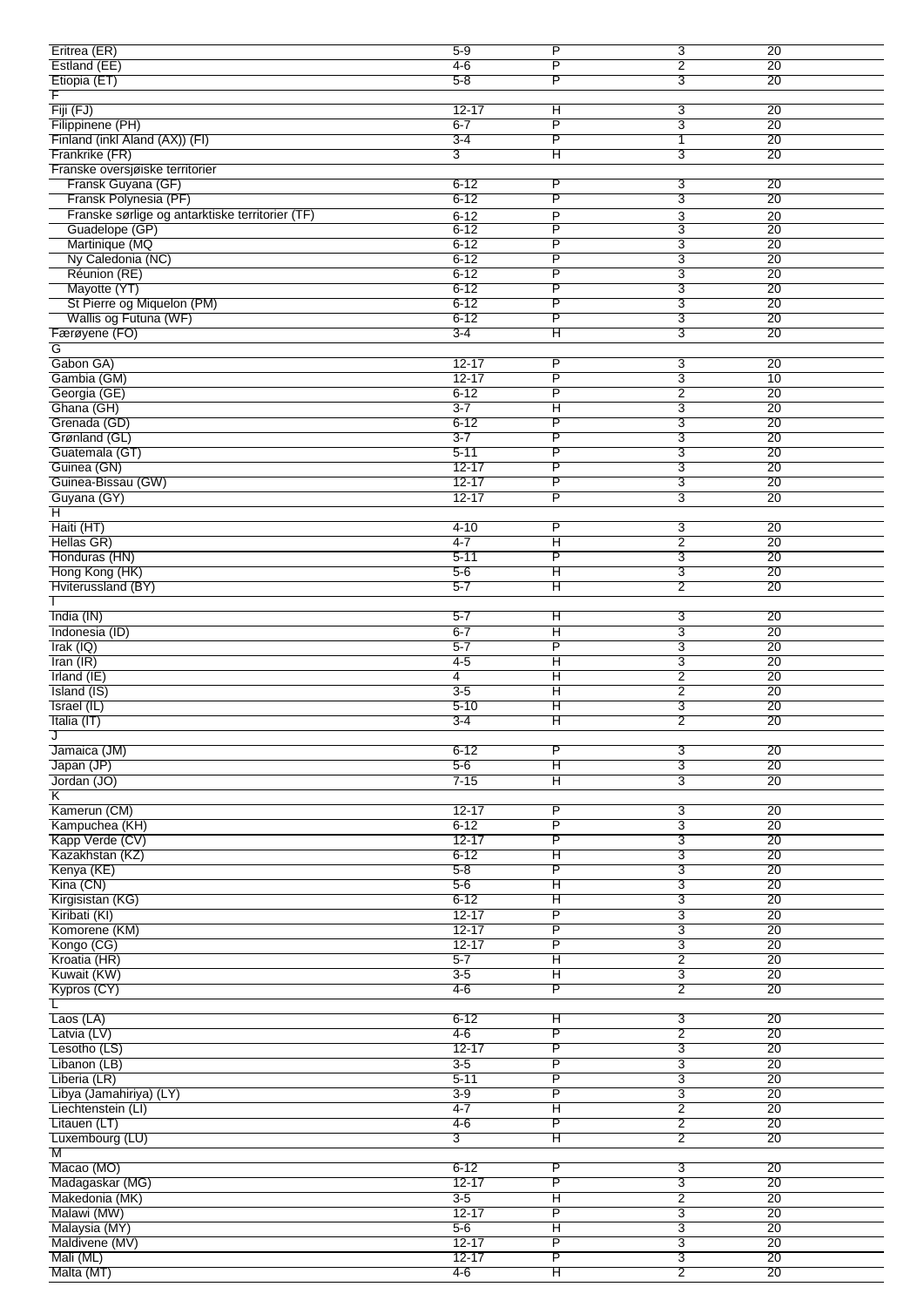| Marokko (MA)                                                           | $7 - 12$             | Ή                       | 3                       | $\overline{20}$ |
|------------------------------------------------------------------------|----------------------|-------------------------|-------------------------|-----------------|
| Mauretania (MR)                                                        | $12 - 17$            | P                       | 3                       | 20              |
| Mauritius (MU)                                                         | $12 - 17$            | н                       | 3                       | 20              |
|                                                                        |                      |                         |                         |                 |
| Mexico (MX)                                                            | $6 - 12$             | P                       | $\overline{3}$          | 20              |
| Moldova (MD)                                                           | $6 - 12$             | P                       | $\overline{2}$          | 20              |
| Monaco (MC)                                                            | 4                    | н                       | 2                       | $\overline{20}$ |
|                                                                        |                      |                         |                         |                 |
| Mongolia (MN)                                                          | $12 - 17$            | P                       | 3                       | 20              |
| Montenegero (ME)                                                       | $5-9$                | н                       | 2                       | 20              |
| Mosambik (MZ)                                                          | $12 - 17$            | P                       | $\overline{3}$          | 20              |
|                                                                        |                      |                         |                         |                 |
| Myanmar (MM)                                                           | $5 - 11$             | Η                       | 3                       | 20              |
| N                                                                      |                      |                         |                         |                 |
| Namibia (NA)                                                           |                      | P                       |                         |                 |
|                                                                        | $6 - 12$             |                         | 3                       | 20              |
| Nauru (NR)                                                             | $6 - 12$             | P                       | 3                       | 20              |
| Nederland (NL)                                                         | 3                    | P                       | $\overline{2}$          | 20              |
|                                                                        |                      |                         |                         | 20              |
| Nepal (NP)                                                             | $6 - 12$             | P                       | 3                       |                 |
| Nederlandske Antiller og Aruba                                         |                      |                         |                         |                 |
| Aruba (AW)                                                             | $6 - 12$             | P                       | 3                       | $\overline{20}$ |
|                                                                        |                      |                         |                         |                 |
| Nederlandske Antiller (Bonaire,                                        |                      |                         |                         |                 |
| Curacao, St Eustatius, St Martin ) (AN)                                | $6 - 12$             | P                       | 3                       | 20              |
| New Zealand (inkl Cook Islands, Niue og Tokleau) (NZ)                  |                      |                         |                         |                 |
|                                                                        | $4 - 5$              | H                       | 3                       | 20              |
| Nicaragua (NI)                                                         | $4 - 10$             | Ή                       | 3                       | 20              |
| Niger (NE)                                                             | $12 - 17$            | $\overline{\mathsf{P}}$ | $\overline{3}$          | $\overline{20}$ |
|                                                                        |                      |                         |                         |                 |
| Nigeria (NG)                                                           | $7 - 10$             | н                       | 3                       | 20              |
| Nord-Korea (KP)                                                        | $12 - 17$            | Ρ                       | 3                       | 20              |
| $\overline{\circ}$                                                     |                      |                         |                         |                 |
|                                                                        |                      |                         |                         |                 |
| Oman (OM)                                                              | $6 - 11$             | Ρ                       | 3                       | 20              |
| $\overline{\mathsf{P}}$                                                |                      |                         |                         |                 |
|                                                                        |                      |                         |                         |                 |
| Pakistan (PK)                                                          | $6 - 11$             | н                       | 3                       | 20              |
| Panama (PA)                                                            | $7 - 15$             | $\overline{\mathsf{H}}$ | 3                       | 20              |
|                                                                        | $12 - 17$            | P                       |                         | $\overline{20}$ |
| Papua Ny-Guinea (PG)                                                   |                      |                         | 3                       |                 |
| Paraguay (PY)                                                          | $12 - 17$            | P                       | 3                       | 20              |
| Peru (PE)                                                              | $8 - 14$             | $\overline{\mathsf{H}}$ | $\overline{\mathbf{3}}$ | $\overline{20}$ |
|                                                                        |                      |                         |                         |                 |
| Polen (PL)                                                             | $4-6$                | н                       | 2                       | 20              |
| Portugal (PT)                                                          | 4-6                  | $\overline{\mathsf{H}}$ | $\overline{2}$          | 20              |
|                                                                        |                      |                         |                         |                 |
| $\overline{Q}$                                                         |                      |                         |                         |                 |
| Qatar (QA)                                                             | $4-6$                | Ή                       | 3                       | 20              |
| $\overline{R}$                                                         |                      |                         |                         |                 |
|                                                                        |                      |                         |                         |                 |
| Romania (RO)                                                           | $5 - 7$              | $\overline{\mathsf{H}}$ | $\overline{2}$          | 20              |
| Russland (RU)                                                          | $5 - 16$             | P                       | $\overline{2}$          | 20              |
|                                                                        | $12 - 17$            | P                       | 3                       | $\overline{20}$ |
| Rwanda (RW)                                                            |                      |                         |                         |                 |
| S                                                                      |                      |                         |                         |                 |
| Salomonøyene (SB)                                                      | $12 - 17$            | $\overline{\mathsf{P}}$ | 3                       | 20              |
|                                                                        |                      |                         |                         |                 |
| Samoa (WS)                                                             | $12 - 17$            | P                       | 3                       | 20              |
| San Marino (SM)                                                        | $4 - 6$              | P                       | 2                       | 20              |
|                                                                        | $12 - 17$            | P                       |                         | $\overline{20}$ |
| Sao Tome & Principe (ST)                                               |                      |                         | 3                       |                 |
| Saudi-Arabia (SA)                                                      | $5 - 6$              | Η                       | 3                       | 20              |
| Senegal (SN)                                                           | $12 - 17$            | $\overline{P}$          | $\overline{3}$          | $\overline{20}$ |
|                                                                        |                      |                         |                         |                 |
| Serbia (RS)                                                            | $5-9$                | $\overline{\mathsf{H}}$ | $\overline{2}$          | 20              |
| Seychellene (SC)                                                       | $6 - 12$             | P                       | 3                       | 20              |
| Sierra Leone (SL)                                                      | $12 - 17$            | P                       | 3                       | $\overline{20}$ |
|                                                                        |                      |                         |                         |                 |
| Singapore (SG)                                                         | $5-6$                | н                       | 3                       | 20              |
| Slovakia (SK)                                                          | $5 - 7$              | $\overline{\mathsf{H}}$ | $\overline{2}$          | 20              |
|                                                                        |                      |                         |                         |                 |
| Slovenia (SI)                                                          | $5-6$                | $\overline{\mathsf{H}}$ | $\overline{2}$          | $\overline{20}$ |
| Somalia (SO)                                                           | $5 - 11$             | P                       | 3                       | 20              |
| Spania (ES)                                                            | $4 - 6$              | Η                       | $\overline{2}$          | $\overline{20}$ |
|                                                                        |                      |                         |                         |                 |
| Sri Lanka (LK)                                                         | $4 - 10$             | P                       | 3                       | 20              |
| St Christopher (Kitts) og Nevis (KN)                                   | $6 - 12$             | P                       | 3                       | 20              |
| St Lucia (LC)                                                          | $6 - 12$             | P                       |                         | $\overline{20}$ |
|                                                                        |                      |                         | 3                       |                 |
| St Vincent og Grenadinene (VC)                                         | $6 - 12$             | P                       | 3                       | 20              |
| Storbritannia (inkl Nord-Irland, Guernsey, Jersey og Isle of Man) (GB) | $3-6$                |                         | $\overline{2}$          | $\overline{20}$ |
|                                                                        |                      |                         |                         |                 |
| Sudan (SD)                                                             |                      | H                       |                         |                 |
|                                                                        | $5 - 8$              | P                       | 3                       | $\overline{20}$ |
|                                                                        | $6 - 12$             | P                       | 3                       | 20              |
| Surinam (SR)                                                           |                      |                         |                         |                 |
| Sveits (CH)                                                            | 4                    | $\overline{\mathsf{H}}$ | $\overline{2}$          | $\overline{20}$ |
| Sverige (SE)                                                           | $3 - 5$              | $\overline{P}$          | $\overline{1}$          | 20              |
|                                                                        | $12 - 17$            | P                       |                         | 20              |
| Swaziland (SZ)                                                         |                      |                         | 3                       |                 |
| Syria (SY)                                                             | $3-6$                | Η                       | 3                       | $\overline{20}$ |
| Sør-Afrika (ZA)                                                        | $4 - 6$              | P                       | 3                       | 20              |
|                                                                        |                      | P                       |                         | $\overline{20}$ |
| Sør-Korea (KR)                                                         | $6 - 8$              |                         | 3                       |                 |
| T                                                                      |                      |                         |                         |                 |
|                                                                        | $6 - 12$             | P                       | 3                       | 20              |
| Tadsjikistan (TJ)                                                      |                      |                         |                         |                 |
| Taiwan (TW)                                                            | $5 - 6$              | P                       | 3                       | $\overline{20}$ |
| Tanzania (TZ)                                                          | $6 - 10$             | P                       | 3                       | 20              |
|                                                                        |                      |                         |                         |                 |
|                                                                        | $12 - 18$            | P                       | 3                       | $\overline{20}$ |
| Thailand (TH)                                                          | $5-6$                | $\overline{H}$          | 3                       | 20              |
|                                                                        | $12 - 17$            | P                       | 3                       | 20              |
| Timor-Leste (TL)                                                       |                      |                         |                         |                 |
| Togo (TG)                                                              | $12 - 17$            | P                       | 3                       | $\overline{20}$ |
|                                                                        | $12 - 17$            | P                       | 3                       | 20              |
|                                                                        |                      |                         |                         |                 |
|                                                                        | $6 - 12$             | P                       | 3                       | 20              |
| Tchad (TD)<br>Tonga (TO)<br>Trinidad og Tobago (TT)<br>Tsjekkia (CZ)   | $5 - 7$              | $\overline{\mathsf{H}}$ | $\overline{2}$          | $\overline{20}$ |
|                                                                        | $7 - 11$             | P                       | 3                       | 20              |
| Tunisia (TN)                                                           |                      |                         |                         |                 |
| Turkmenistan (TM)                                                      | $6 - 12$             | P                       | 3                       | $\overline{20}$ |
| Tuvalu (TV)<br>Tyrkia (TR)                                             | $12 - 17$<br>$4 - 6$ | P<br>P                  | 3<br>$\overline{2}$     | 20<br>20        |